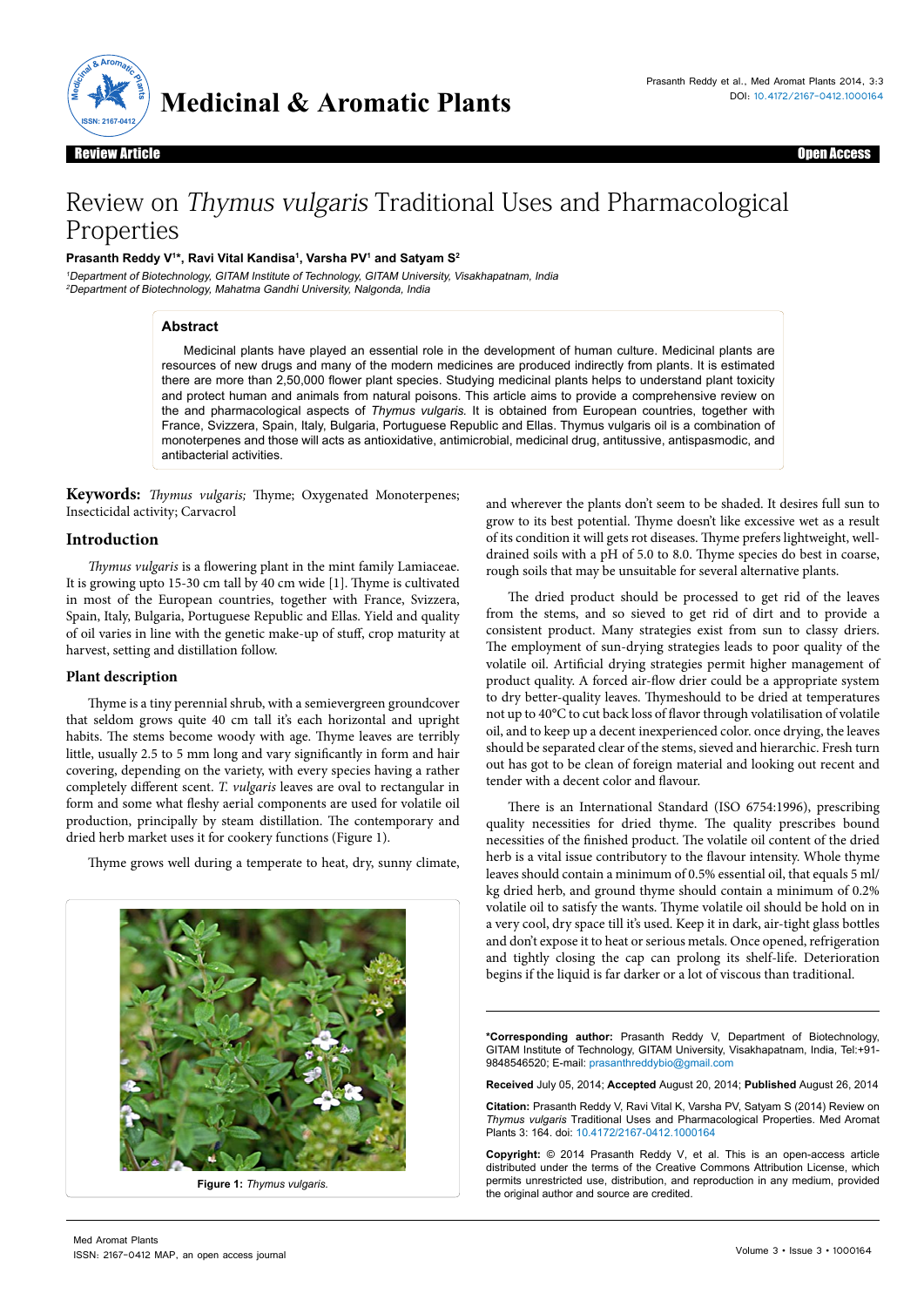**Citation:** Prasanth Reddy V, Ravi Vital K, Varsha PV, Satyam S (2014) Review on *Thymus vulgaris* Traditional Uses and Pharmacological Properties. Med Aromat Plants 3: 164. doi: 10.4172/2167-0412.1000164

# **Taxonomic Classification**

Kingdom: Plantae Class: Magnoliopsida

Order: Lamiales

Family: Lamiaceae

Subfamily: Nepetoideae

Genus: *Thymus* L.

Species: *Thymus vulgaris* L. [2]

#### **Medicinal uses**

Thyme has been thought of to be antiseptic, antimicrobial, medication, astringent, anthelmintic, medicinal drug, carminative, disinfectant, medicinal drug and tonic. Thyme is incredibly useful in cases of assorted intestinal infections and infestations, like hookworms, ascarids, gram-positive and gram-negative bacterium, fungi and yeasts as well as Candida albicans. Its active constituent, thymol, is active against enterobacteria and cocci bacteria. Thyme may also improve liver functioning, and act as an appetite stimulant. It will be used in treatment of cartilaginous tube, bronchial and urinary infections. Used as a gargle, Thyme is helpful in treatment of laryngitis and inflammation. the main component of the volatile oil of thyme, thymol, is active against enterobacteria and cocci bacteria.

It is used for skin issues like oily skin, sciatica, acne, dermatitis, skin condition and bug bites. In aromatherapy, the distinct types, thymol, 'red thyme oil', linalol kind for its terribly light soft action and thuyanol for antiviral properties are used. A corrected product, 'white thyme oil' is also used, and it's milder on the skin. Applied to the skin, thyme relieves bites and stings, and relieves neuralgy and rheumatic aches and pains.

#### **Anti Inflamattory Property**

Thymus vulgaris oil is a combination of monoterpenes. the most compounds of this oil are the natural terpenoid thymol and its phenol chemical compound carvacrol [3,4] that have antioxidative, antimicrobial, medicinal drug, antitussive, antispasmodic, and antibacterial effects [5,6]. Terpenoids, flavonoid aglycones, flavonoids glycosides, and synthetic resin acids were additionally found in Thymus spp.

### **Anti bacterial activity**

The essential oils obtained from *Thymus vulgaris L*. harvested at 4 biological process stages were evaluated for their biological activity and chemical components. The thyme volatile oils were analysed for their inhibition effects against 9 strains of gram-negative bacteria and 6 strains of gram-positive bacteria. The bioimpedance methodology was chosen for finding out the antibacterial activity of the essential oils and also the parameter chosen for outlining and quantifying the antibacterial activity of the thyme oils was the detection time. The plate counting technique was used to studying the inhibitory effect by direct exposure. All the thyme essential oils examined had a significant bacteriostatic activity against the microorganisms tested. This activity was additional marked against the gram-positive bacteria. The oil from thyme fully flower was the foremost effective at stopping the growth of the microorganism species examined. The oils tested were conjointly shown to possess smart antibacterial activity by direct contact, that gave the impression to be a lot of marked against the gram-negative

microorganism. some a number of of the species were capable of recovering a minimum of 50% of their metabolic function once contact with the inhibitor, whereas most of the strains were shown to have been inactivated almost completely [7].

# **Chemical Composition of the Essential Oil**

The essential oil from *T. vulgaris* showed a high content of oxygenated monoterpenes (56.53%) and low contents of monoterpene hydrocarbons (28.69%), sesquiterpene hydrocarbons (5.04%) and oxygenated sesquiterpenes (1.84%) [8]. The predominant compound among the essential oil components was thymol (51.34%) while the amount of all other components of the oil was less than 19%.

### **Anti viral property**

Silke Nolkemper et al. conducted an experiment with aqueous extracts from species of the Lamiaceae family were examined for their antiviral activity against Herpes simplex virus (HSV). Extracts from thyme (Thymus vulgaris) has shown inhibitory activity against Herpes simplex virus type 1 (HSV-1), type 2 (HSV-2) and an acyclovir-resistant strain of HSV-1 was tested in vitro on RC-37 cells in a plaque reduction assay [9].

#### **Antioxidant properties**

An antioxidant is a molecule that inhibits the oxidation of different molecules. oxidation is a chemical process that transfers electrons or hydrogen from a substance to an oxidizing agent. oxidation reactions will produce free radicals. In turn, these radicals will begin chain reactions. once the chain reaction happens in a cell, it will cause damage or death to the cell. Antioxidants stops these chain reactions by removing free radical intermediates, and inhibit different oxidation reactions.

The leafy parts of thyme and its oil are utilized in foods for the flavor, aroma and preservation and additionally in folk medicines. El-Nekeety conducted an experiment to work out the elements of *Thymus vulgaris L*. oil and to evaluate the protecting effects of this oil against aflatoxininduce oxidative stress in rats. The results indicated that the oil contains Carvarcrol (45 mg/g), Thymol (24.7 mg/g), β-Phellandrene (9.7 mg/g), essential oil (4.1 mg/g), Humuline (3.1 mg/g), α-Phellandrene (2.3 mg/g) and Myrcene (2.1 mg/g) [10]. However, α and β-pinene, Myrcene, α-thyjone, Tricyclene, 1, 8-cineole, and β-sabinene were found in very lower concentrations. Treatment with aflatoxins alone disturbs lipid profile in blood serum, decreases total antioxidant capability, increase creatinine, uric acid and nitric oxide in blood serum and lipid peroxidation in liver and excretory organ attended with a sever histological changes within the liver tissues. The oil alone at the 2 tested doses didn't induce any important changes within the biochemical parameters or the histological image. The combined treatment showed important enhancements altogether tested parameters and histological footage within the liver tissues. Moreover, this improvement was additional pronounced within the cluster received the high dose of the oil.

#### **Insecticidal activity**

The insecticidal activity of thyme volatile oil, thymol and carvacrol was evaluated in laboratory against completely different larval stages of lesser mealworm. The sooner and later larval stages were reared on diets containing one or two acetone solutions of tested compounds. Insecticidal activity of thyme volatile oil and pure monoterpenes against A. diaperinus larvae relied on the dose and age of larvae. the growth of younger larvae was considerably affected, whereas those of